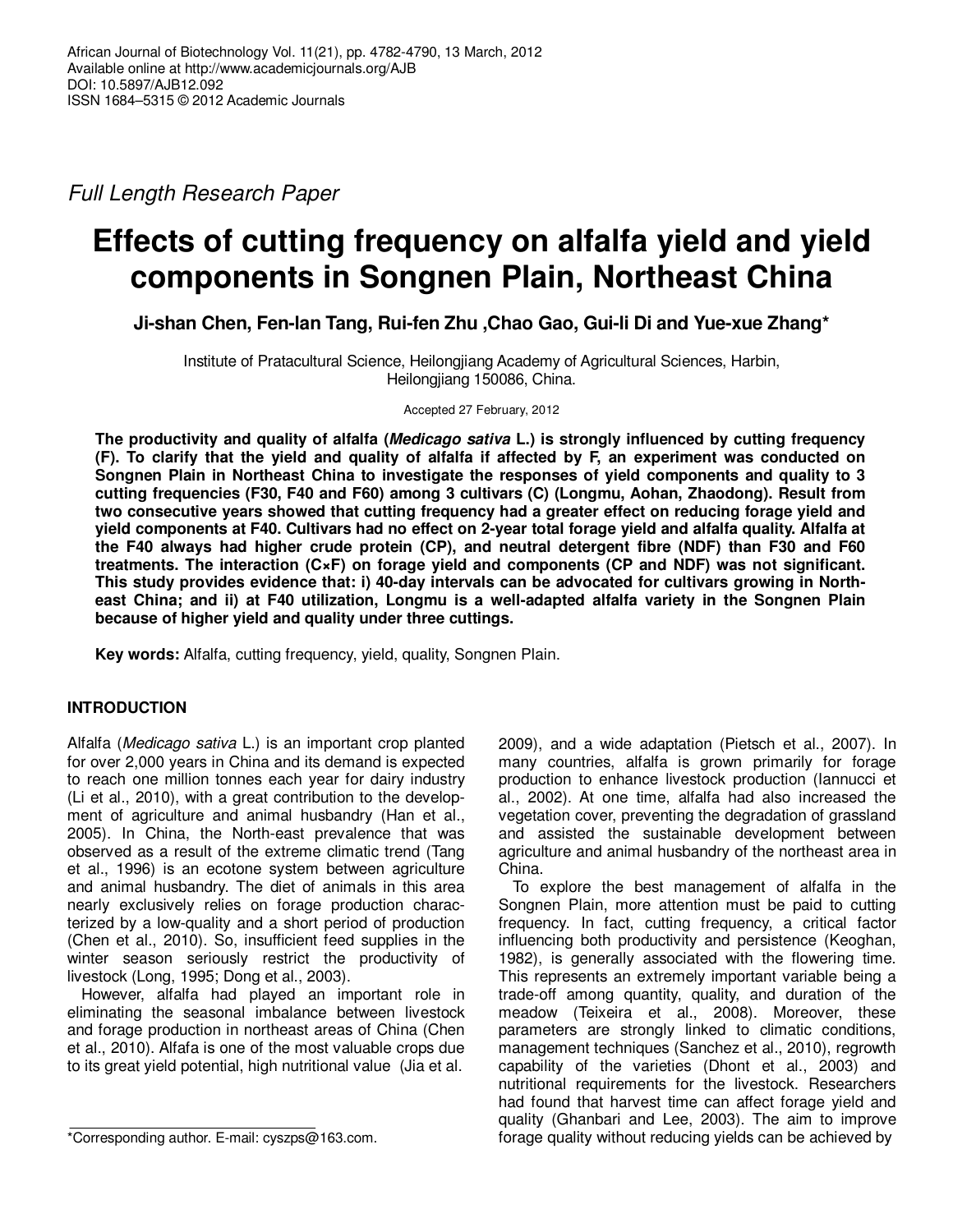increasing the cutting frequency (Lemaire et al., 1993; Marten et al., 1988). However, this study did not clearly show a higher forage yield and the better digestibility of forage (Grignani, 1990).

Cutting frequency (F) is known to affect three yield components - plants area<sup>-1</sup>, shoots plant<sup>-1</sup>, and mass shoot−1 (Volenec et al., 1987), but it remains unclear which of the components are most affected and if its effect is similar among cultivars. Teixeira et al. (2007b) observed that mass shoot−1 was reduced with frequent cutting. Davis and Peoples (2003) reported that plants area<sup>-1</sup> was reduced when alfalfa plants were cut frequently. In contrast, Belanger et al. (1992) observed similar rates of plant mortality among alfalfa varieties subjected to different defoliation frequencies. Nelson et al. (1986) reported that the number of shoots per square meter (shoots m<sup>-2</sup>) was reduced when alfalfa plants were cut frequently.

The purpose of the present study was to test the influence of cutting frequency on the productive and qualitative characteristics of three alfalfa cultivars widely grown in the Songnen Plain in China. Our objectives in this study were to comprehend if cutting frequency affects alfalfa productivity (forage yield and yield components) and quality (CP and NDF) and to determine if these varieties had higher yield and quality with increased cutting frequency.

### **MATERIALS AND METHODS**

### **Region and site description**

The field experiment was carried out at the Frigid Forage Research Station located in the Shuihua region. The Research Station has an altitude of 160 m, longitude of 125°58', and latitude of 46°32' N in the north-westen of Songnen Plain, North-east China (Chen et al., 2010). The climate is classified as a typical chillness semi-wetness monsoon environment. Based on data from 1988 through 2008, the total yearly sunshine duration is 2713 h and the frost-free period is 130 days. The annual mean air temperature is 5.3°C with a maximum temperature of 31.2°C in July and a minimum temperature of -25.2°C in January. Average annual accumulated heat units (above 10°C) are 2,760°C. The average annual precipitation is 469.7 mm, of which about 75% falls between June and August and the evaporation is about 950 mm. The soil is dark loam (mostly Chernozem, FAO Taxonomy) with high melanic humus. The experimental area had an average soil pH of 8.12, an average soil organic matter content of 6.04%, total N content of 0.34%; the contents of  $NO^{-3}$ -N was 4.35%, the contents of  $NH^{+4}$ -N was 6.81% and available P was 22.35 ppm (Olsen method). Maize (Zea mays L.) was the previous crop on this field. The experiment was seeded on 1 May, 2008 and crops were grown for two years until 2011. The climate variables (rainfall, maximum and minimum temperatures) were recorded daily and are reported as average monthly data in Figure 1.

### **Experimental design**

The treatments were a factorial combination of three alfalfa cultivars varieties (same fall dormancy): Longmu (C1), Aohan (C2), and Zhaodong (C3), and three cutting frequency: 30 (F30), 40 (F40) and

60 day (F60) intervals. The varieties are widely planted in this region with high yield and favorable adaptability to the northeast areas of China. Cultivars (C) were sown on 1 May 2008 in a randomized block design with three replicates. There are 27 plots in this study. Each plot is 3 m long and 2 m wide with inter-row spacing of 15 cm. Seeding rate is 15 kg ha<sup>-1</sup> and seed were drilled uniformly. After seeding, the plots were compacted using a corrugated roller. Open perimeter area outside of the experiment was reserved to protect the experimental rows from interferential damage. No fertilizer or irrigation was applied during the experimental periods. Plots were hand-weeded during the growing period whenever necessary for proper weed control. The experiment was carried out for two consecutive years where cutting frequencies occurred during a 120-day period of each year from June 15 to October 12, except in the establishment year, in which the crop was harvested two times because of the temperature and photoperiod. During experimental period, there were 4, 3 or 2 shoot re-growth cycles for the 30, 40 and 60-day treatments, respectively. Plots were not harvested during the winter between 2009 and 2010.

### **Sampling and analytical methods**

The shoot samples were cut to ground level with manual shears using  $0.5 \times 0.5$  m quadrats for determination of the variables: shoots m<sup>-2</sup> (number of shoots divided by 0.25 m<sup>2</sup>), mass shoot<sup>-1</sup> (total g of dry matter divided by the number of shoots) and shoot height. Forage yield (g DM m<sup>-2</sup>) was determined by harvesting 2  $\times$  2  $m^{-2}$  of each plot (leaving margins and a 5 cm stubble). With forage yield data of each re-growth, the annual forage yield (total yield of all cuttings) and two-year total forage yield (adding the yield of each re-growth from both years) was calculated. Initial and final plant density was measured by counting plants per plot annually, before the end of April when the beginning of the spring re-growth started. Samples were dried in the oven for 72 h at 65°C (Vasilakogloua et al., 2008), then ground with a Wiley mill to pass a 1 mm screen and analyzed for quality components. Crude protein content (CP) was calculated by the methods of Association of Official Analytical Chemists-AOAC (1980). Neutral detergent fibre content (NDF) was determined using the procedure by Goering and Van Soest (1970).

The effects of C, F and the interactions  $(C \times F)$  on six trait parameters including shoots m<sup>-2</sup>, mass shoot<sup>-1</sup>, height shoot<sup>-1</sup> parameters including shoots m<sup>−2</sup>, mass shoot<sup>-</sup>', height shoot<sup>-</sup>',<br>forage yield (g DM m<sup>−2</sup>), crude protein (CP), and neutral detergent fibre content (NDF) of alfalfa crop were analyzed with one-way ANOVA of general linear model (GLM) and a posteriori Tukey-Kramer LSD test  $(P < 0.05)$ . Due to a lack of normality, some data were square root transformed as appropriate prior to analysis. Where F-tests were significant ( $p < 0.05$ ), LSD was calculated to compare the means. Data were analyzed using the general linear models (GLM) procedure. All statistical analyses were performed using statistical computer software SAS (SAS Institute, Inc.1999).

# **RESULTS**

## **Weather data**

Weather conditions at Shuihua region of Songnen Plain during four consecutive growing seasons was recorded and 2010 growing season at Shuihua region was generally warmer and wetter than the 2009 growing season. The temperature profile during the 4-year trial was similar to the 30-year average with the highest temperature (25 to 28°C) recorded in July and August and the lowest just below 0°C recorded in December and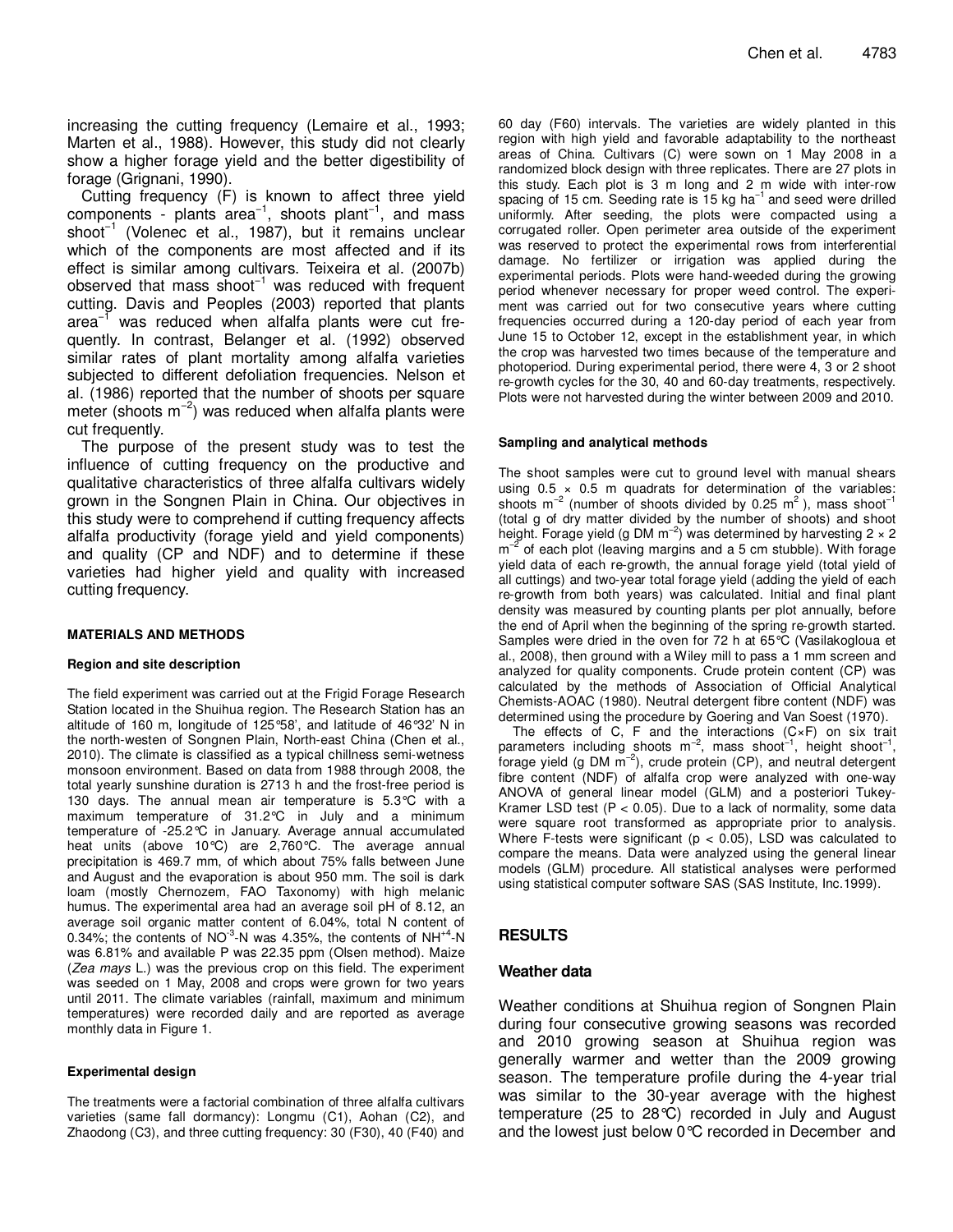

**Figure 1.** Monthly average of maximum and minimum temperatures and total rainfall for 2009 and 2010 at Lanxi County, China.

January (except for the 2008 when the minimum temperature occurred between January and February). The average of total annual rainfalls was about 500 mm, not much different from the prior 30-year average. Generally, the rainfalls were mainly recorded between June and August. No catastrophic weather occurred during the growing seasons between 2008 and 2011 at Shuihua region on Songnen Plain in North-east China (Figure 1).

# **Forage yield**

Although weather conditions at Lanxi County differed considerably in 2009 and 2010, differences in the alfalfa yield production among years were relatively consistent over the 2 years. Positive effect of cutting frequency was recorded in 2009 and 2010 (Table 1). The interaction (C×F) was also significant during 30-, 40-, and 60-day regrowth periods in both years ( $p < 0.05$ ). In the first year, F40 had significantly higher yield (614 g DM  $m^2$ ) than F60 and F30 (520 and 318 g DM  $m^2$ , respectively). In 2009, 2010 and the 2-year total, F40 had also significantly higher yields than F60 and F30. Cultivars varieties for DM production observed in the experiment did not show any significance, except in 2009 year.

# **Shoots m−2**

The effect of cutting frequency on shoots  $m^{-2}$  was

significantly observed in both years (Table 2). Cultivars varieties for shoots m−2 observed in the experiment did not show significant difference in both years. The (C×F) interaction for shoots  $m^{-2}$  in 2009 and 2010 year was not significant. In year 2009, the effect of F on shoots  $m^{-2}$ was significantly observed because the F40 and F60 treatments had greater shoot numbers (743 and 668 shoots m<sup>-2</sup>, respectively) when compared to F30 (645 shoots m<sup>-2</sup>), while the effect of C did not show significant difference, where C1 had more shoots (628 shoots  $m^{-2}$ ) than C3 (586 shoots m<sup>-2</sup>), with C2 being intermediate  $(628 \text{ shoots } m^{-2})$ . In 2010, F40 and F60 had more shoots (972 and 876 shoots m<sup>-2</sup>, respectively) than F30 (771 shoots m<sup>-2</sup>). Total 2-year shoots m<sup>-2</sup> for three cultivars in both years was obtained such that no difference was statistically significant at the 5% level, while C1 (Longmu) produced more shoots m<sup>−2</sup> than C1 and C2 (Figure 2).

# **Mass shoot−1**

The effect of cutting frequency on mass shoot<sup>-1</sup> was significantly observed in both years (Table 2). The mass shoot<sup>-1</sup> for cutting frequency significantly ranged from 0.27 to 0.45 g DM in year 2009 and expanded from 0.28 to 0.46 g DM in year 2010. In 2009, the effect of F on mass shoot<sup>-1</sup> was significantly observed because the F40 and F60 treatments had greater mass shoot<sup>-1</sup> (0.45 and 0.33 7 g DM shoot<sup>-1</sup>, respectively) when compared to F30(0.27 g DM shoot<sup>-1</sup>). In 2010, the effect of F on mass shoot−1 was significantly observed because the F40 and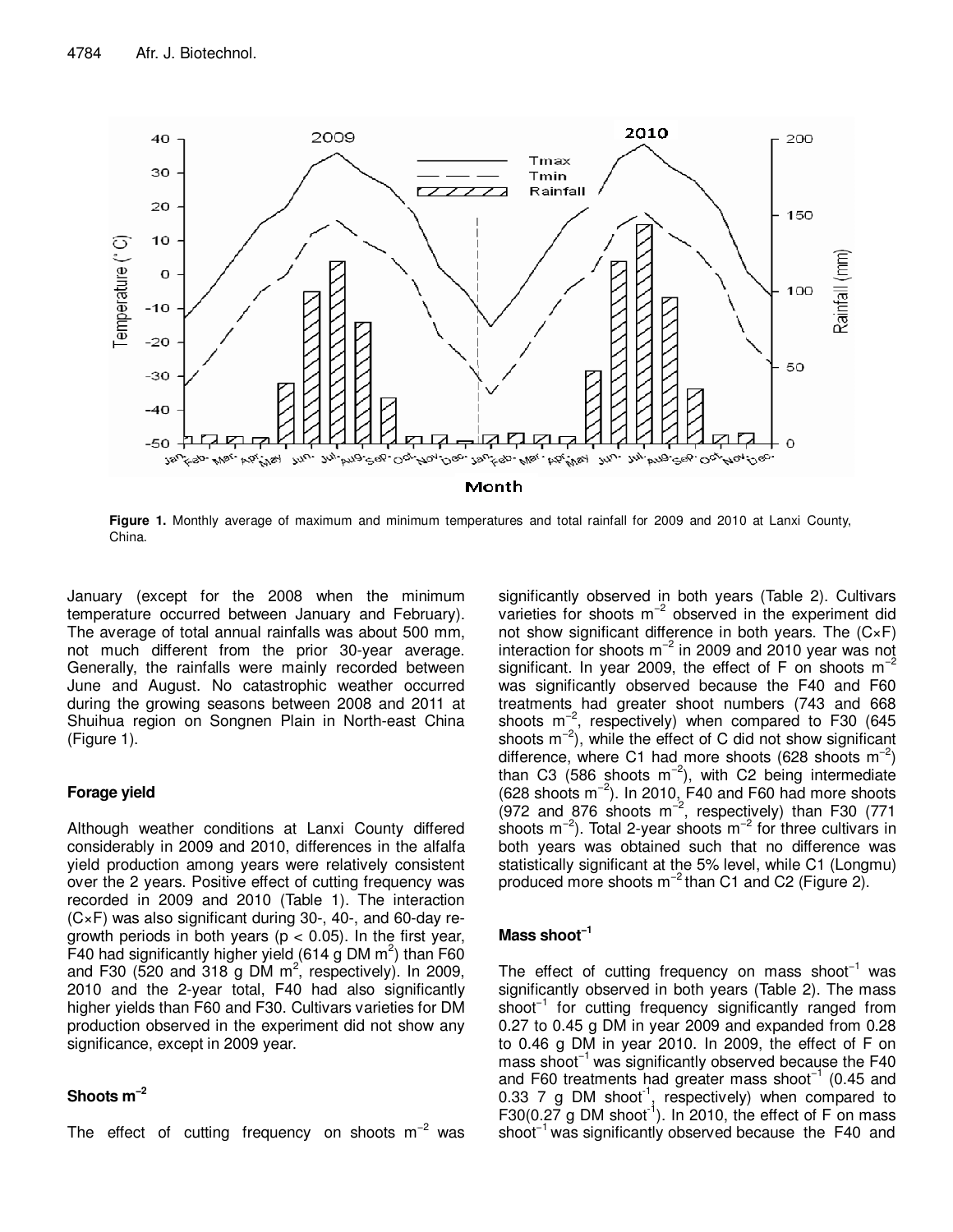

**Figure 2.** Average of two years (mean  $\pm$  SE) of shoots m<sup>-2</sup> of three alfalfa varieties under three cutting frequencies: F30, F40 and F60



**Figure 3.** Average of two years (mean ± SE) of Mass shoot−1 of three alfalfa varieties under three cutting frequencies: F30, F40 and F60.

F60 treatments had greater mass shoot−1 (0.46 and 0.35 g DM shoot<sup>1</sup>, respectively) when compared to F30 (0.28 g DM shoot-1). Although, mass shoot−1 differed significantly at cutting frequency ( $p < 0.05$ ), no difference in mass shoot<sup>-1</sup> occurred among C groups, where C1 had more mass shoot<sup>-1</sup> (0.35 g DM shoot<sup>-1</sup>) than C2 (0.32 g DM shoot<sup>-1</sup>), with the C1 alfalfa being intermediate  $(0.33)$ 

g DM shoot<sup>-1</sup>). The interaction (C×F) for mass shoot<sup>-1</sup> was significant in the first and second years, similar results were obtained in both years (Table 2). Total 2-year mass shoot<sup>-1</sup> of cutting frequency in the experiment was significant, where the F60 had significantly higher yields than F30 and F40 (Figure 3). Cultivars varieties for mass shoot−1 did not show significant difference in either years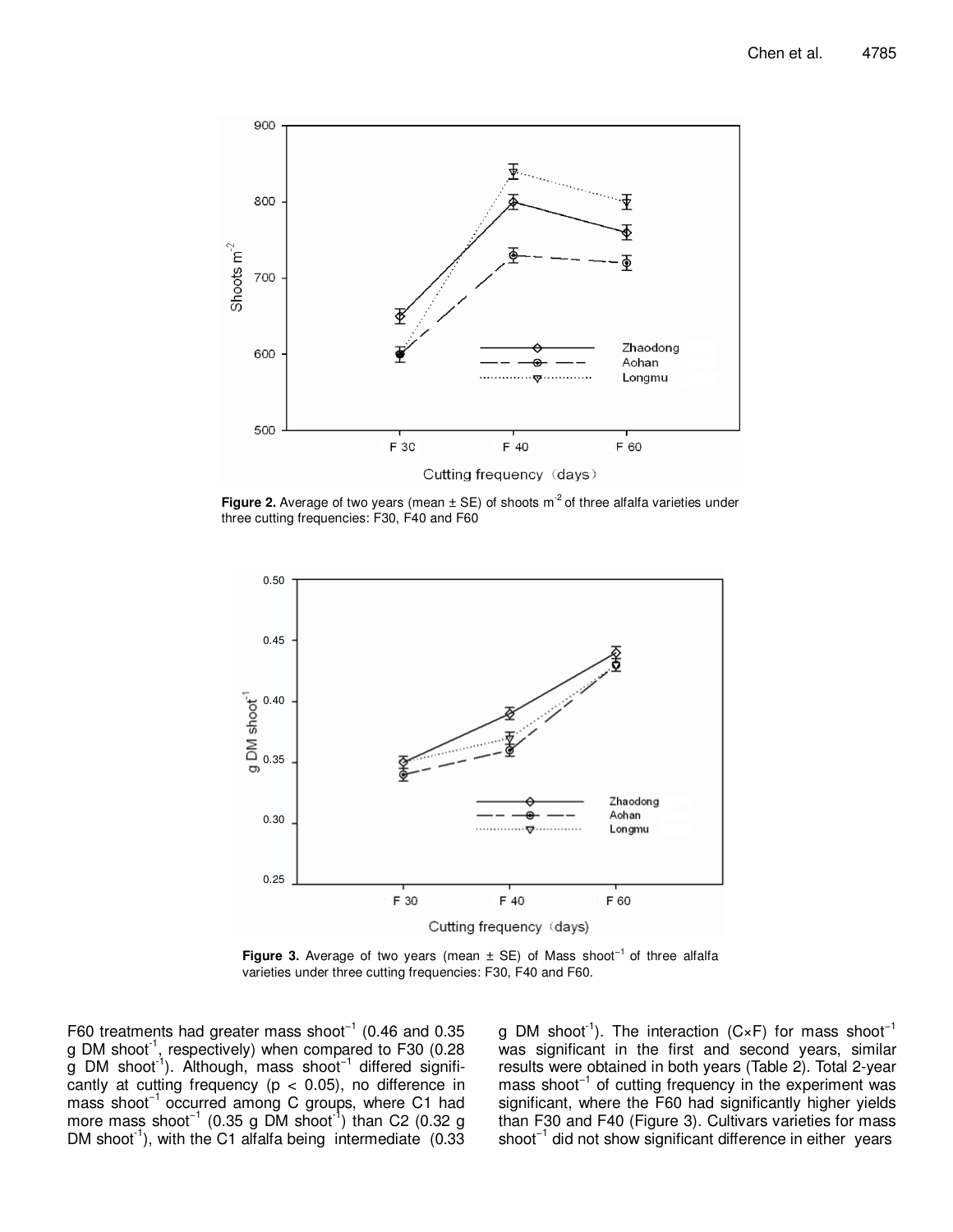

**Figure 4.** Average of two years (mean  $\pm$  SE) of height shoot<sup>-1</sup> of three alfalfa varieties under three cutting frequencies: F30, F40 and F60.

(Table 2) while it was easier for C3 (Zhaodong) to accumulate more mass DM of shoot than C1 and C2 (Figure 3).

# **Height shoot−1**

Total 2-year varieties for plant height observed in the experiment did not show significant difference in either years while in C3 (Zhaodong), it was easy to increase plant height than C1 and C2 (Figure 4). The F and interaction (C×F) for height shoot−1 was significant in both 2009 and 2010 (Table 2); while shoot height of all cultivars decreased with cutting frequency treatment in both years where the shoot height had shorter shoots at F30 and F40 compared to F60 ( $p < 0.05$ ). Shoots from the F60 treatment were the tallest (75.60 and 76.60 cm) whereas F30 had the shortest (52.50 and 51.30 cm), and those in the F40 treatment were intermediate (65.50 and 66.20 cm). The effect of C did not show significant difference although C3 (Zhaodong) were tallest (63.20 cm in 2009 and 63.00 cm in 2010) whereas C1 (61.50 and 61.80 cm) was the shortest with the C2 alfalfa being intermediate (62.00 and 62.50 cm).

## **Forage quality**

In 2009, F30 presented a higher crude protein

percentage (CP, %) than F60 (25.50 and 18.42%, respectively), and those in the F40 were intermediate (22.56%) for the three varieties. In 2010, similar result was observed among F60, F40 and F30 (18.62, 22.70 and 25.33%, respectively). Meanwhile, there was significant interaction between varieties on CP in both years. For total 2-year, C1 (Longmu) had the highest CP than C2, whereas C3 were intermediate (Figure 5). Neutral detergent fibre content percent (NDF, %) of the diet is an indicator of potential DM intake and milk yield in dairy cows. In 2009, F30 or F40 presented a lower NDF than F60 for the three varieties. In 2010, similar result was observed among F60, F40 and F30 (33.62, 29.70 and 28.33%, respectively). For total 2-year, NDF of C1 (Longmu) had the lowest NDF content than C2, whereas C3 were intermediate (Figure 6).

# **DISCUSSION**

In forage production, a major goal is to increase herbage yield (Wang et al., 2009). During the two production years, annual mean temperatures in each year were about the long-term average, but there were more rainfall events and total precipitations in 2010. Although there were no large deviations in monthly mean temperatures and accumulated rainfalls during the growing season from year to year, these weather variations were part of the reasons of annual total DM yield differences of the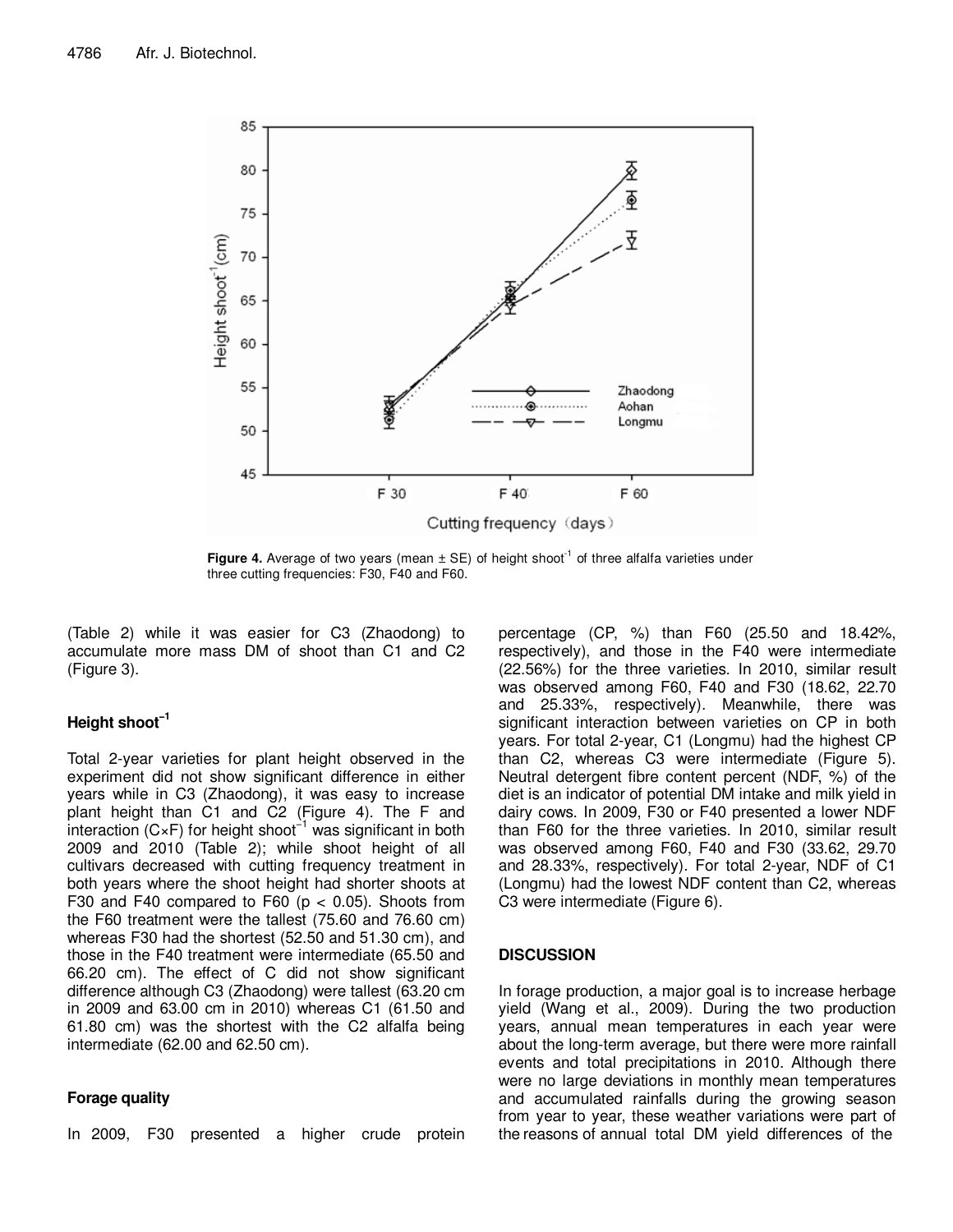

**Figure 5.** Average of two years (mean ± SE) of total crude protein (CP, %) of three alfalfa varieties under three cutting frequencies: F30, F40 and F60.



**Figure 6.** Average of two years (mean ± SE) of total neutral detergent fibre content (NDF, %) of three alfalfa varieties under three cutting frequencies: F30, F40 and F60.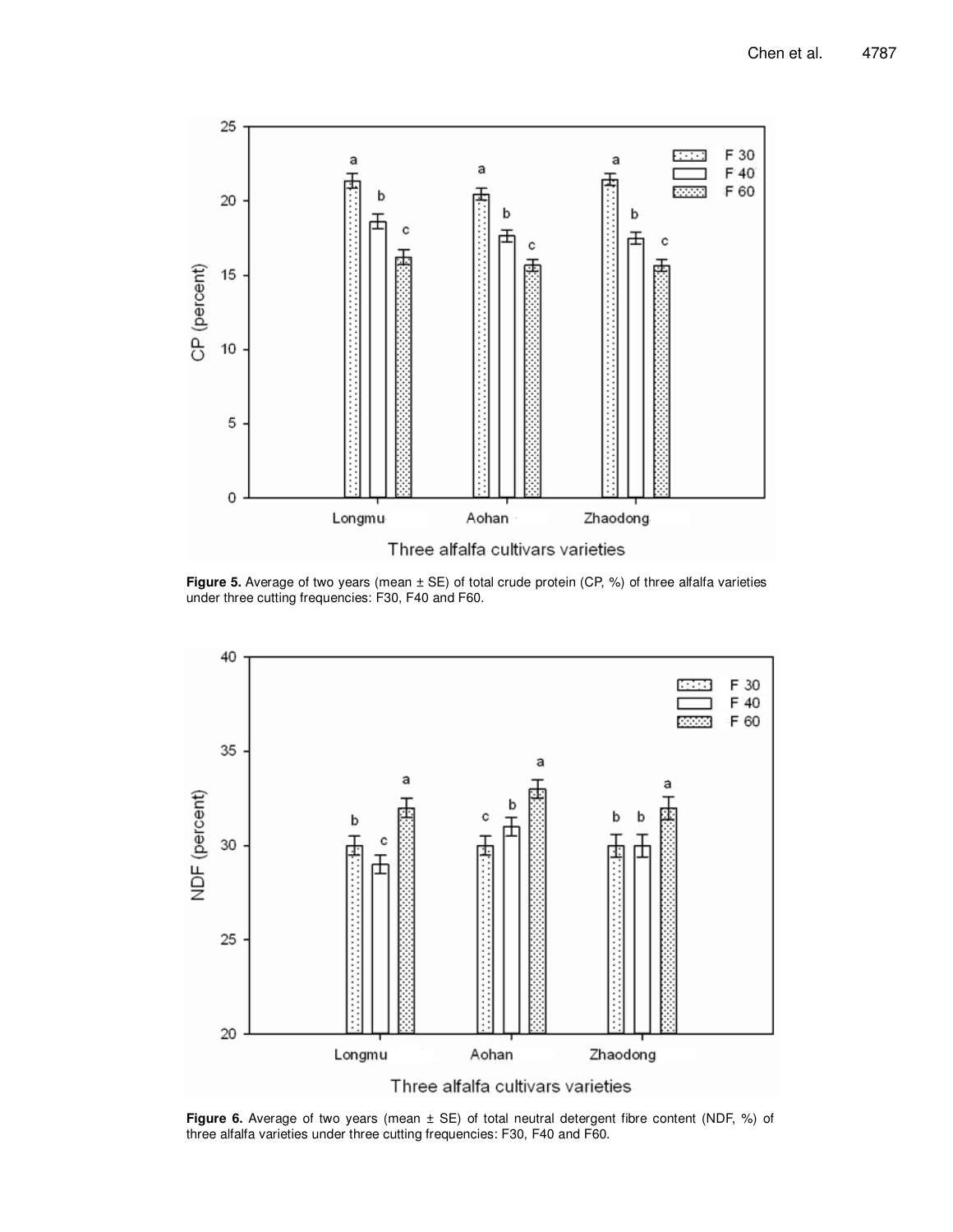| Variation <sup>1</sup> | Forage yield (g DM m <sup>-2</sup> ) <sup>+</sup> |                  |                   |  |  |  |
|------------------------|---------------------------------------------------|------------------|-------------------|--|--|--|
|                        | 2009                                              | 2010             | 2-Year total      |  |  |  |
| F60                    | 520 <sup>b</sup>                                  | 680 <sup>b</sup> | 1200 $b$          |  |  |  |
| F40                    | $614^a$                                           | $852^a$          | 1466 <sup>a</sup> |  |  |  |
| F30                    | $348^\circ$                                       | 416 <sup>c</sup> | 764 <sup>c</sup>  |  |  |  |
| Average                | 494                                               | 649              | 1143              |  |  |  |
| LSD(0.05)              | 90                                                | 120              | 246               |  |  |  |
| C <sub>1</sub>         | $452^a$                                           | 714              | 1166              |  |  |  |
| C <sub>2</sub>         | 436 <sup>ab</sup>                                 | 690              | 1126              |  |  |  |
| C <sub>3</sub>         | 422 <sup>b</sup>                                  | 696              | 1138              |  |  |  |
| Average                | 437                                               | 700              | 1143              |  |  |  |
| LSD(0.05)              | 42                                                | NS <sup>‡</sup>  | <b>NS</b>         |  |  |  |

**Table 1.** ANOVA results on effects of cutting frequency (F) on forage yield of cultivars varieties (C) over a two-year period at Lanxi county, in China.

¶ The cutting frequencies were 30-, 40- and 60-day for F30, F40 and CF60, respectively. The cultivars varieties were 'Longmu', 'Aohan' and 'Zhaodong' for C1, C2 and C3, respectively. † Forage yield of each F is average across all C, and forage yield of each C is average across all F.  $\textsuperscript{†}$ NS indicates no statistically significant difference between group at p ≥ 0.05. Different letters between rows are statistically different at p < 0.05.

Table 2. ANOVA results on effects of cutting frequency (F) on shoots m<sup>-2</sup>, mass shoot<sup>-1</sup> and height shoot<sup>-1</sup> of cultivars varieties (C) over a two-year period at Lanxi County, China.

| Variation <sup>1</sup> |                  | Shoots $m^{-2}$ (plant) <sup>†</sup> |                   | Mass shoot <sup>-1</sup> (g DM) <sup>+</sup> |               | Height shoot <sup>-1</sup> (cm) <sup>+</sup> |  |
|------------------------|------------------|--------------------------------------|-------------------|----------------------------------------------|---------------|----------------------------------------------|--|
|                        | 2009             | 2010                                 | 2009              | 2010                                         | 2009          | 2010                                         |  |
| F60                    | 668 <sup>b</sup> | 876 <sup>b</sup>                     | $0.33^{b}$        | $0.35^{b}$                                   | $75.60^a$     | 76.60 <sup>a</sup>                           |  |
| F40                    | 743a             | 972 <sup>a</sup>                     | $0.45^{\text{a}}$ | $0.46^{\text{a}}$                            | $65.50^{b}$   | $66.20^{b}$                                  |  |
| F30                    | $645^\circ$      | $771$ <sup>c</sup>                   | 0.27 <sup>c</sup> | $0.28^{\circ}$                               | $52.50^\circ$ | $51.30^\circ$                                |  |
| Average                | 685              | 873                                  | 0.35              | 0.36                                         | 64.53         | 64.70                                        |  |
| LSD (0.05)             | 16               | 3                                    | 0.10              | 0.10                                         | 9.66          | 10.00                                        |  |
| C1                     | 628              | 992                                  | 0.35              | 0.35                                         | 61.50         | 61.80                                        |  |
| C <sub>2</sub>         | 606              | 959                                  | 0.32              | 0.34                                         | 62.00         | 62.50                                        |  |
| C <sub>3</sub>         | 586              | 967                                  | 0.33              | 0.33                                         | 63.20         | 63.00                                        |  |
| Average                | 607              | 973                                  | 0.33              | 0.34                                         | 62.23         | 62.10                                        |  |
| LSD(0.05)              | NS <sup>†</sup>  | <b>NS</b>                            | <b>NS</b>         | <b>NS</b>                                    | <b>NS</b>     | <b>NS</b>                                    |  |

same varieties on DM yields. In alfalfa, forage yield was thought to be associated with variety. There were several studies illustrating the relationship in temperate regions with mild climate (Barnes et al., 1979; Stout and Hall, 1989). However, few studies investigated the relationship between cultivars with different fall dormancy ranking on forage yields (Li and Zhu, 2005; Wang et al., 2005).

In this study, the highest crops yield, shoots m−2, and mass shoot<sup>-1</sup> occurred at F40 and the lowest crops yield, shoots m−2, and mass shoot−1 was at F30, indicating that F40 are most suitable for alfalfa growth in the temperate northern regions. Among the three varieties, the greatest DM yield was obtained from the C1 (Longmu), followed

by the C2, and C3 had the lowest yield. This is in accordance with the findings of other studies in regions with similar climate (Han et al., 2004; Wang et al., 2004).

The interaction (C×F) on annual and 2-year total forage yield was not significant (Table 1), which is consistent with those of similar studies on alfalfa yield in Australia (Lodge, 1986) and in USA (Kallenbach et al., 2002). The results showed that the anterior had a greater effect on forage yield, which agrees with the results of others (Putnam and Orloff, 2003; Putnam et al., 2005). The decreased forage yield with frequent cutting was due to the decrease in shoots  $m^{-2}$  (Undersander et al., 1998), mass shoot<sup>-1</sup> (Berg et al., 2005, 2007) and height shoot<sup>-1</sup>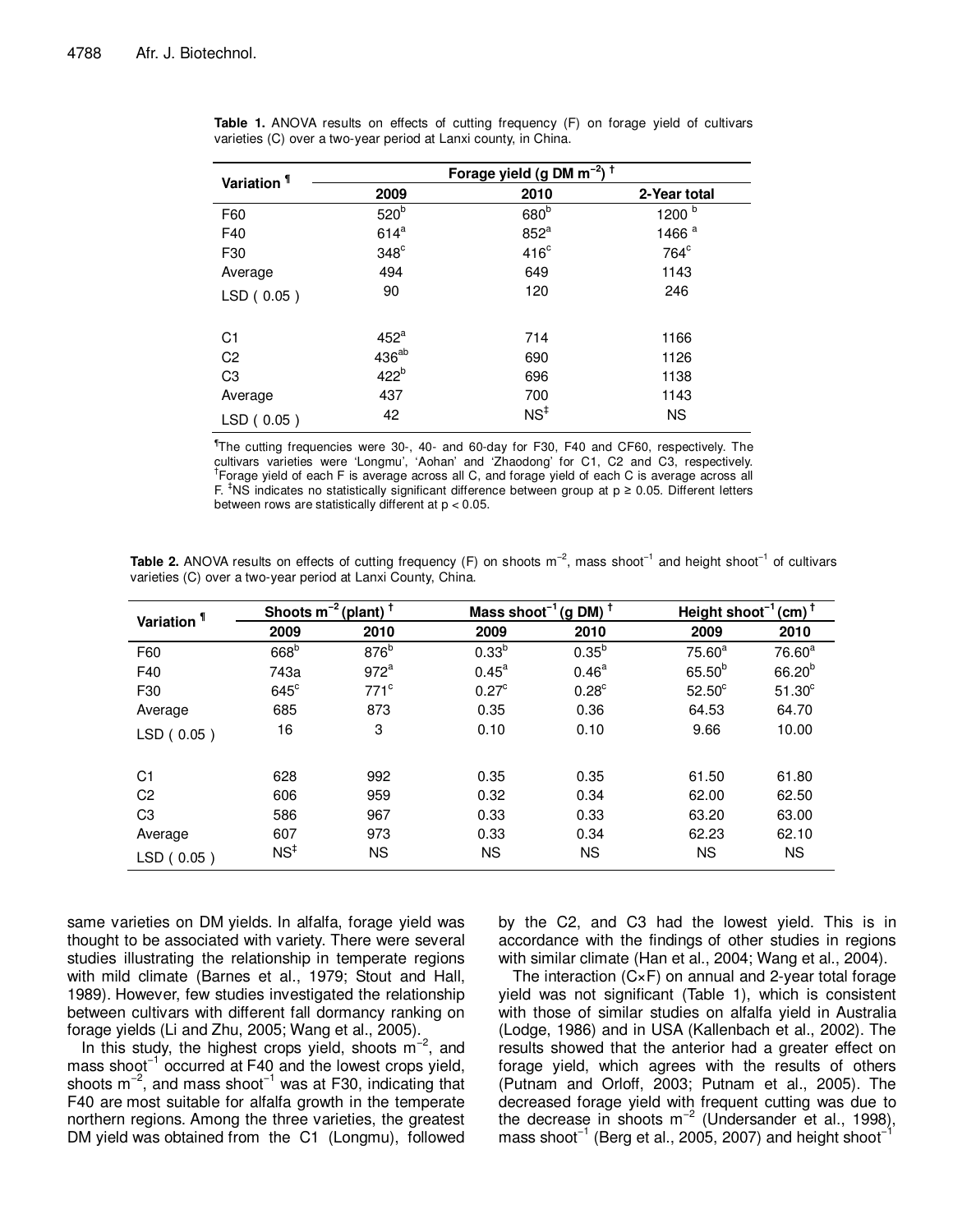(Griggs and Stringer, 1988). The decrease in these yield components could be due to a reduction in the amount of energy captured through photosynthesis, especially for a shorter re-growth length (F30), and a decrease in taproot organic reserves (Teixeira et al., 2007a; Ventroni, 2009), mainly nitrogen reserves (Avice et al., 1996). This reduction in reserves would have a negative effect on radiation use efficiency at the whole plant level because of a decline in photosynthetic capacity of the earliest initiated leaves post-defoliation (Teixeira et al., 2008), which together with subsequent reductions in canopy expansion rates (Teixeira et al., 2007c), diminished forage yield.

The largest annual forage yield difference of C1 vs. C3 was mainly explained by the greater mass shoot<sup>-1</sup> and height shoot<sup>-1</sup> of the nature of the cultivar. In 2010, there was no statistical difference in annual forage yield among cultivars, which showed no difference in mass shoot−1 and height shoot<sup>-1</sup>. Therefore, the results of both years indicated that differences in forage yield ranking among cultivars can change with time, which agrees with the results of Ventroni et al. (2010). The range of shoot density obtained in the current experiment (336 to 700 shoots  $m^{-2}$ ) was similar, compared to those of Cangiano and Pece (2005) (310 to 910 shoots  $m^{-2}$ ), but lower than the density in the experiments undertaken by Teixeira et al. (2007b) (780 to 900 shoots  $m^{-2}$ ) using broadcastseeded plots. Our results confirm that increased cutting frequency caused a reduction in mass shoot<sup>-1</sup> as reported by Teixeira et al. (2007b). Shoots  $m^{-2}$  was reduced with increased cutting frequency, which is in agreement with Nelson et al. (1986).

In the current experiment, shoots  $m^{-2}$  and mass shoot<sup>-1</sup> both declined for all three cutting frequencies and resulted in the lowest forage yield at F30. There was no compensation between yield components. Conjectural reasons reported by Teixeira et al. (2007c) were that grazing alfalfa affected only canopy expansion rates compared with canopy architecture traits and development processes of canopy formation (leaf appearance, branching and shoot initiation). Therefore, it follows that alfalfa might have little plasticity among yield components where frequent defoliation increased tiller, diminished tiller mass, and resulted in no net change in forage yield (Chapman and Lemaire, 1993).

To find appropriate cutting frequency to achieve tradeoff of higher quality and yields, researches had demonstrated that fertilization had significant effect on compensatory growth after cutting and increased forage fresh yield (Lei et al., 2005; Lithourgidis et al., 2006) and reduced yield loss from cutting (Ross et al., 2005). The present study results showed that forage yield decreased and forage quality improved at F40, which were in accordance with some other researches that cutting had significant effects on forage quality and yields (Chen et al., 2003; Yang et al., 2004). In this study, Longmu presented best response on CP and NDF at F40

utilization, Zhaodong was next best. Therefore, Longmu appeared to give a higher dry hay yields than the other two varieties under F40 conditions due to maximum compensatory growth.

## **Conclusion**

Our study provides evidence that i) 40-day intervals can be advocated for cultivars growing in northeast area of China; and ii) Longmu is a well-adapted alfalfa variety in the Songnen Plain at F40 utilization because of higher hay yield and quality under three cutting frequencies. Therefore, further study should be conducted to seek optimal management practices to increase yield component and achieve the trade-off of higher quality and greater yields under proper management methods.

## **ACKNOWLEDGEMENTS**

The authors thank colleagues of Institute of Pratacultural Science for their support and assistance to field study and also Prof. Hua-Ping ZHOU referees for their valuable comments on this manuscript. This project was financially supported by the key project of National science and technology planning as part of the eleventh five-year plan.

## **REFERENCES**

- Avice JC, Ourry A, Lemaire G, Boucaud J (1996). Nitrogen and carbon flows estimated by 15 N and 13 C pulse-chase labeling during regrowth of alfalfa. Plant Physiol. 112: 281-290.
- Barnes DK, Smith DM, Stucker RE, Elling LJ (1979). Fall dormancy in alfalfa: A valuable predictive tool. p. 34. In DK Barnes (ed.). Rep. of the 26th Alfalfa Improvement Conf., South Dakota State Univ.Brookings. 6-8 June 1978. USDA-ARS, WashingtoDC,
- Belanger G, Richards JE, McQueen RE (1992). Effect of harvesting system on yield, persistence and nutritive value of alfalfa. Can. J. Plant Sci. 72: 793-799.
- Berg WK, Cunningham SM, Brouder SM, Joern BC, Johnson KD, Santini J, Volenec JJ (2005). Influence of phosphorus and potassium on alfalfa yield andyield components. Crop Sci. 45: 297-304.
- Berg WK, Cunningham SM, Brouder SM, Joern BC, Johnson KD, Santini J, Volenec JJ (2007). The long-term impact of phosphorus and potassium fertilization on alfalfa yield and yield components. Crop Sci. 47: 2198-2209.
- Chen H, Wang HY, Du GZ (2003). Impacts of clipping time clipping intensity and fertilization on plant compensation of Avena sativa. Acta Bot. Borea1i-Occidentalia Sin, 23: 969-975.
- Chen JS, Zhang YX, Gao C, Liu HY, Zhu RF (2010) Study on the Curing Technology of Alfalfa Hay in Suihua Area in China. Heilongjiang Anim. Sci. Vet. Med. 7: 26-29.
- Cangiano CA, Pece MA (2005). Acumulación de biomasa aérea en rebrotes de alfalfa en Balcarce. Rev. Arg. Prod. Anim. 25: 39-52.
- Chapman DF, Lemaire G (1993). Morphogenetic and structural determinants of plant regrowth after defoliation. In: Baker MJ (Ed.), Grassland for Our World. SIR Publishing, New Zealand, pp. 55-64.
- Dong SK, Long RJ, Hu ZZ, Kang MY, Pu XP (2003). Productivity and nutritive value of some cultivated perennial grasses and mixtures in the alpine region of the Tibetan Plateau. Grass Forage Sci. 58: 302- 308.
- Davis SL, Peoples MB (2003). Identifying potential approaches to improve the reliability of terminating a lucerne pasture before cropping, a review. Aust. J. Exp. Agric. 43: 429-447.